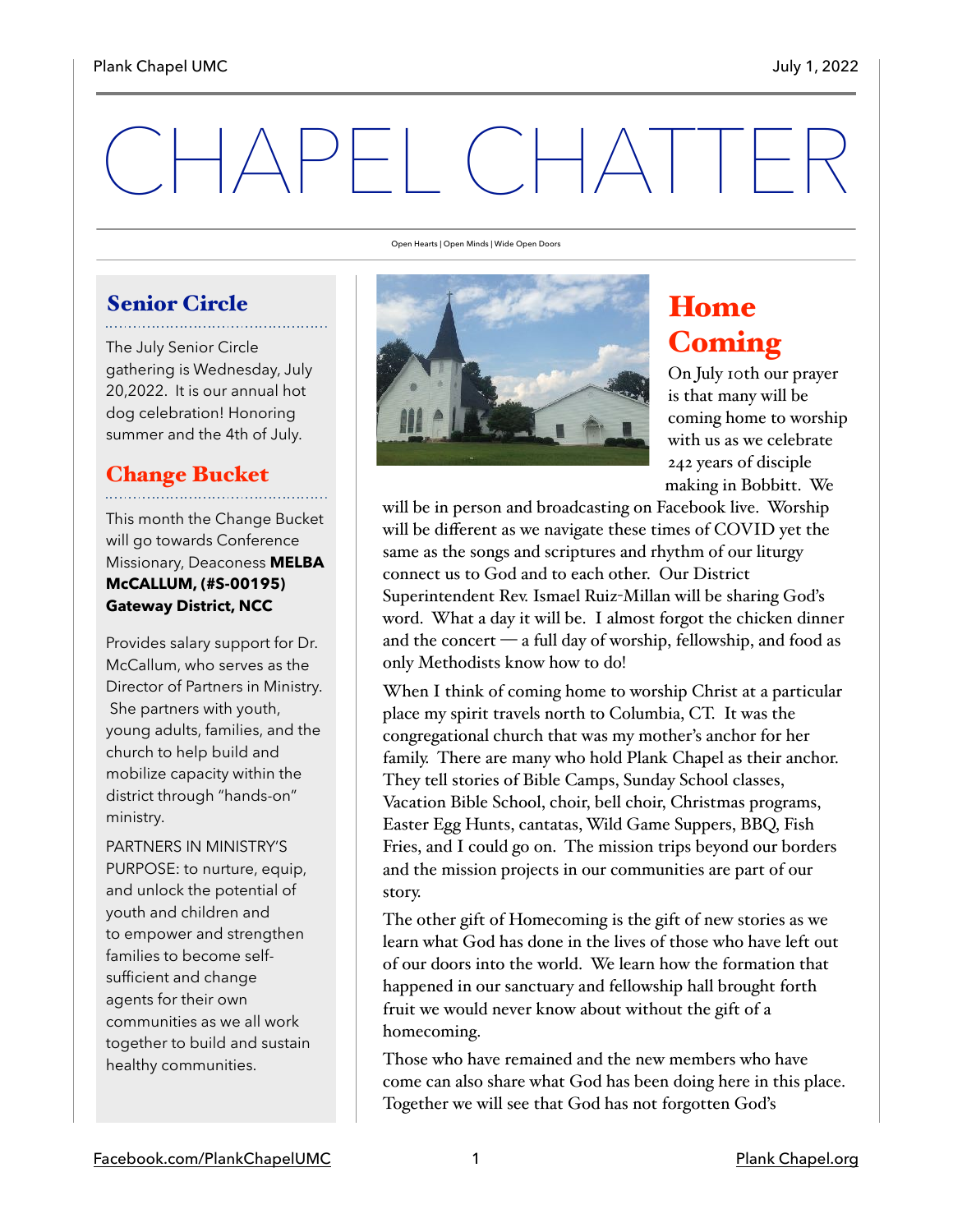#### Plank Chapel UMC July 1, 2022



#### The Bible Year 2022

It's here - the Bible Year. In July we start the prophets, Isaiah, Jeremiah, Lamentations and Ezekiel. The daily readings on are on the calendar.

Read daily - or as your schedule allows

- Journal if you are able
- Attend a small group to discuss what your are reading:
	- Thursday mornings at 10:00 a.m. in the Fellowship Hall
	- Facebook Group Bible Year where you can leave comments, questions, blessings, struggles

## FLOWERS



today!!!!!

Do you have special dates you would like to remember through flowers on the altar for worship?

Contact Judy Wilson at judith9563@gmail.com, or 252-492-0624. If you would like a note in the bulletin about the flowers contact Pastor Carolyn's secretary at cnbroy@nccumc.org. She will place in the bulletin that flowers were given to the glory of God and in honor or memory of…January 2nd would be the first Sunday available - claim it

All calendar dates are open at this time - except for the poinsettia days (Dec 4,11, 18, 25) and Easter lilies (Apr 17).

promises. The spirit is still moving over the earth. Christ's name is still being lifted high and people are still joining the movement to make disciples for Jesus Christ.

You may believe it doesn't take celebrations to remember the impact Christ has had in this community because of Plank Chapel but I believe without these moments of set apart time to remember we will forget how vital it is for the Kingdom of God to have outposts like Plank Chapel all over the world so that people not only have touchstones but sanctuaries where they can be healed and redeemed.

We move forward into the future God has for us at 3047 Bobbitt Road firmly grounded in the richness of our past. The future church may not look like the past but the center of our faith lives in community has been and always will be our Lord and Savior Jesus Christ.

I want to close these thoughts with your own invitational mission statement: "To all who are lonely and need a friend, to all who are sick and seek Christ's healing power, to all who sin and need a Savior, this church opens wide its doors, and in the name of Christ our Savior, bids you welcome." You are invited to come home to Christ!

Praying with you,

Pastor Carolyn

## Sunday School

Adult Bible Studies Summer Theme: Transform

The lessons in Unit 2 take us through a series of events in the context of Jewish and Gentile hostility in which we see how the Holy Spirit moved the church forward to serve others.

#### **Unit 2: The Work of the Church**

These lessons take us through a series of events in the Book of Acts in which the activity of the Holy Spirit drives the action forward. The lessons in Unit 1 identify the gifts granted to us by the Spirit; these lessons look at the path on which the Spirit directs our lives and how the Spirit is already active before we arrive at our destination.

Scriptures: Acts 4:23-31; Acts 8:26-39; Acts 11:1-18; Acts 15:1-21; Acts 16:25-34

Spiritual Practice: Service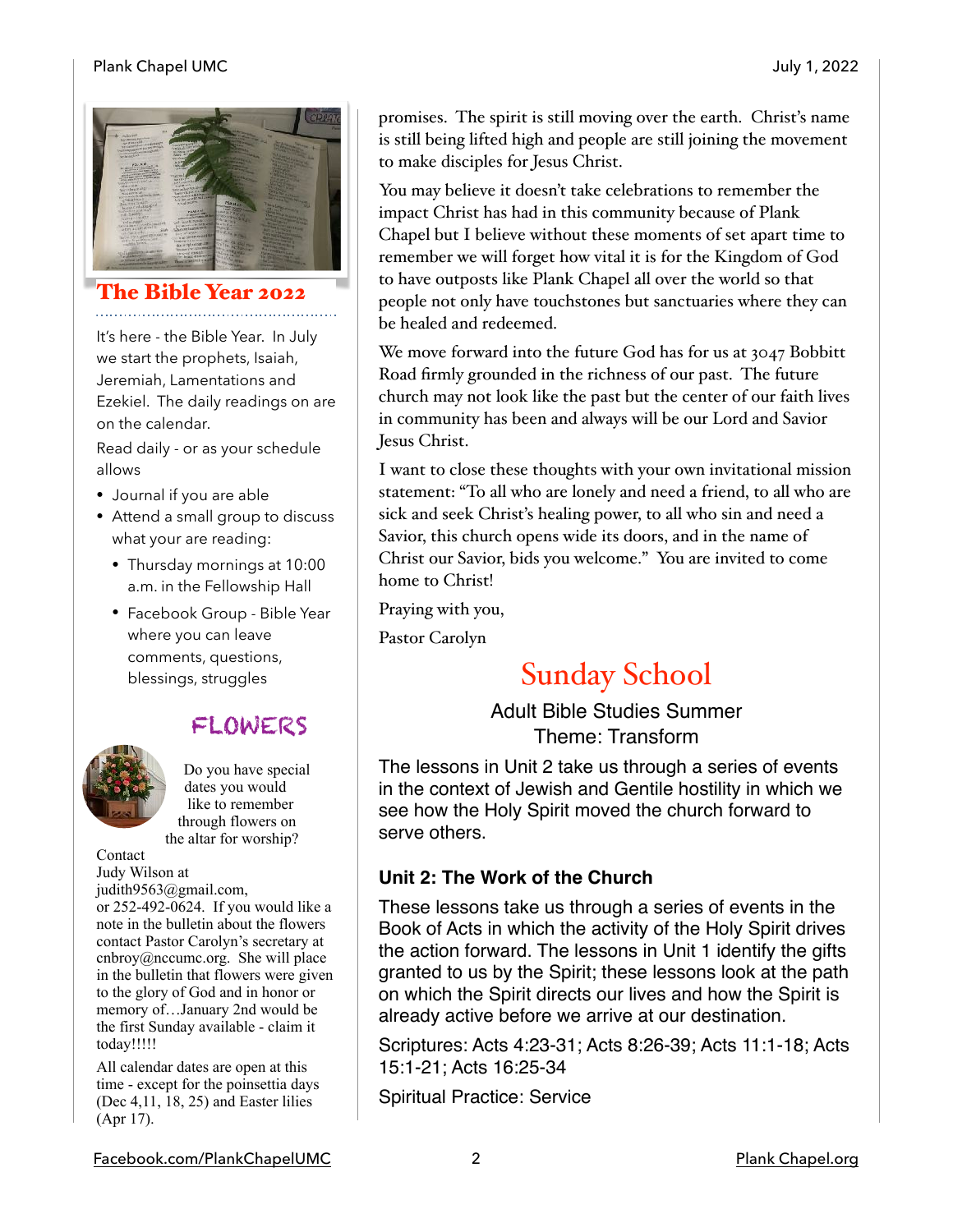#### Plank Chapel UMC July 1, 2022



## Community Prayers

For… Ruth Rowland, Russell Fuller, Bob Beers, Charles Woodlief, Joyce Edwards, Marvin Daniel, Tim Smith, Nancy Nieto, Mike Hicks, David Driver, Martha Rowland, Tilly Hughes, Freddie McGhee, Faye Young

For… healing, reconciliation For… those facing medical procedures For… medical professionals and first responders For… those grieving For … those with addictions For… those without food, jobs, shelter For… the lost and afraid For… Plank Chapel For… God's church For… Our local cities and counties For… Our state For… Our military, families, and veterans For… all in harms way For… Our nation For… God's world



#### **Ian Bardwell**



Today I want to share a story with you based on Isaiah 55, my favorite passage in Scripture. In this scripture there is a passage called the "Sower's Song" which contains some of the most hopeful words in all of Scripture. It tells us that the work of

God will continue, even when we refuse to do the work. It proclaims that "For you shall go out in joy and be led back in peace the mountains and the hills before you shall burst into song," (Isa. 55:12 NRSVUE). I remember when I was reminded of this fact, and I have held onto it ever since. I was 19 years old cleaning up after my father after he died. He had kicked me out of my home on my 18th birthday and had emotionally abused my mother and me before she died. He died suddenly and I was responsible to clean up his mess in Colorado. I was furious with God, I kept asking God why did I have to go there? I looked out over the desert wilderness, and I saw a storm break about 20 miles away. It was in that moment that I realized that God was inviting me to participate in the dance of life, and that dance would continue whether or not I decided to participate. That is the beauty of the Gospel, we are invited to participate in new life, life with God; however, we can also take comfort that the song of creation will continue, because "or as the rain and the snow come down from heaven and do not return there until they have watered the earth, making it bring forth and sprout, giving seed to the sower and bread to the eater, so shall my word be that goes out from my mouth it shall not return to me empty, but it shall accomplish that which I purpose and succeed in the thing for which I sent it" (Isa 55:10-11). Let us rest in those promises today.

## 1 K for 1 Kid - Methodist Home for Children Moment

During Annual Conference Sammy Hudson director of The Refuge, a camp and retreat center in Ayden spoke for the Methodist Home for Children and his relationship with children in need of foster care and caring families. He highlighted the work Methodist Home for Children did for his family. We take up an offering each February. This February our prayer is to reach the 1K for 1Kid.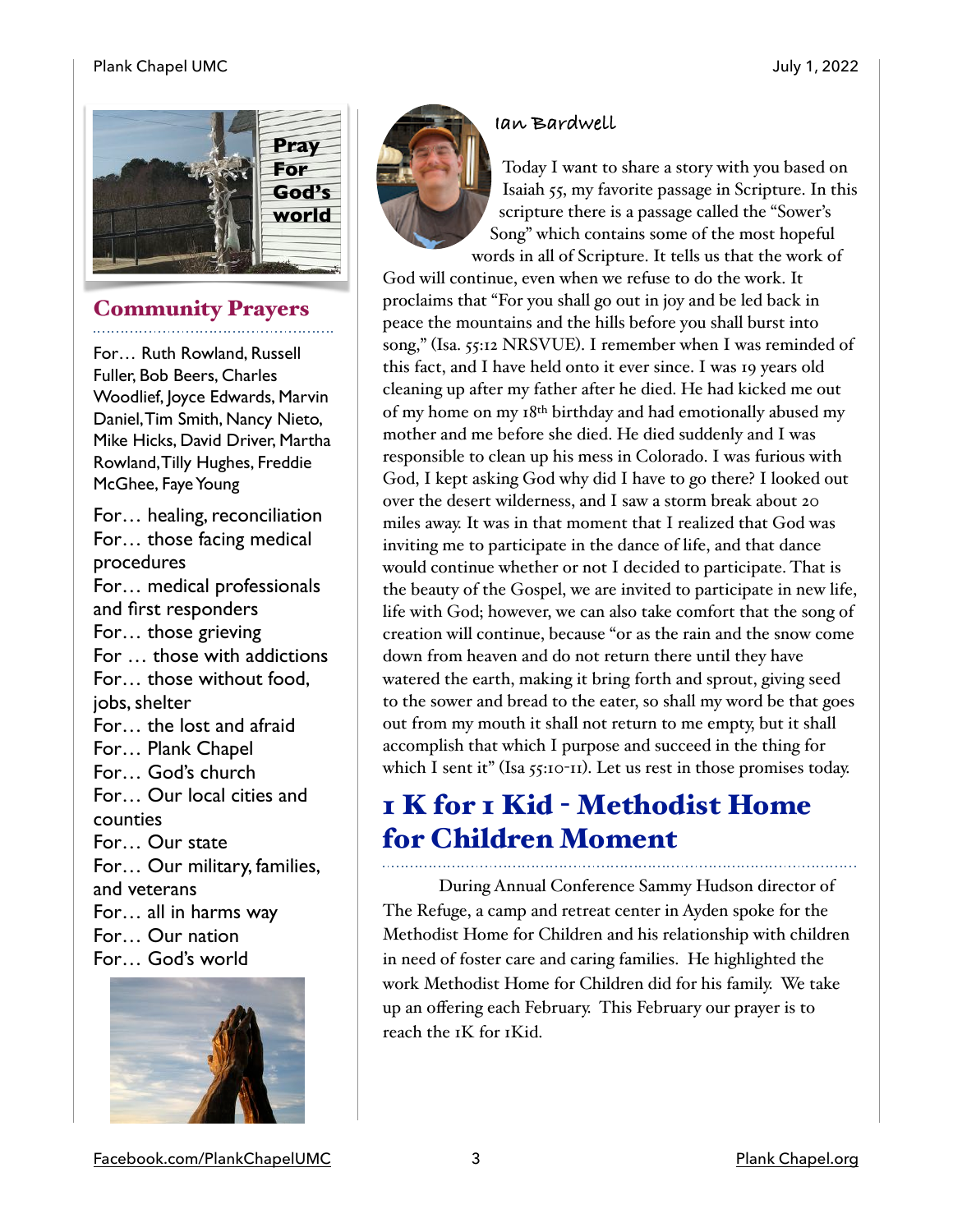Our Duke Student, Ian Bardwell asked that he could share his own story and express the importance of our support of such a ministry.

Plank Chapel family, I wanted to raise an important ministry in the community that is vital to the United Methodist mission, Methodist Home for Children. It is a service that provides safe environments for at risk youth to learn their place in the community. There are group homes and support programs all across the state. As a former at-risk youth, my mother died when I was 15 and my father kicked me out of my home on my 18th birthday, I would have benefited greatly from a support system like Methodist Home for Children. This is a personal plea to participate in the 1K for 1 kid program, as a church body we can help make sure that no kid is put in a situation that I was. However, I was caught by a loving family that I now call my parents, some children do not have safe environments to fall back into, that is the service that Methodist Home for Children provides. It will help keep children safe, and we will be participating in the Kingdom of God by helping the least of these. I was once one of those, and the Methodist Home for Children provides invaluable support over the whole state of North Carolina. Invaluable support over the whole state of North Carolina.

# Annual Conference 2022 Update

• This year at Annual Conference Krysha Jamis was licensed as a local pastor, Krysha was our Field Education Student in the Fall of 2021. Jacob Dye was commissioned as a







•3 Special offerings were given during worship - Ukraine Relief during our opening worship raised \$20,097. On Friday during our celebration of our connectional church an offering for Tornado Relief for KY and TN raised \$8,277. The Gary Wayne Locklear Mission Endowment offering was received during our celebration of laity

ministries. This is an investment fund for churches seeking grants for missional work. \$8,978 was raised.

- There are 15 New Faith Communities under the age of 5 years. Two New Faith Communities began in the past year.
- For 2024, a conference budget of \$15,734,449 was approved (a 2.21% increase from 2023).
- Overall, the approved conference budgets have been reduced 28% over the last six budget years.
- 36 persons entered the retired status this conference year.
- Minimum salary for pastors under full-time appointment was approved as \$48,320, an increase of \$947 per year.
- 7 churches have closed in this conference year.
- Professing membership at the end of 2021 stood at 214,320, down 4,662 from 2020.
- 163 pastors received new appointments for 2022-2023.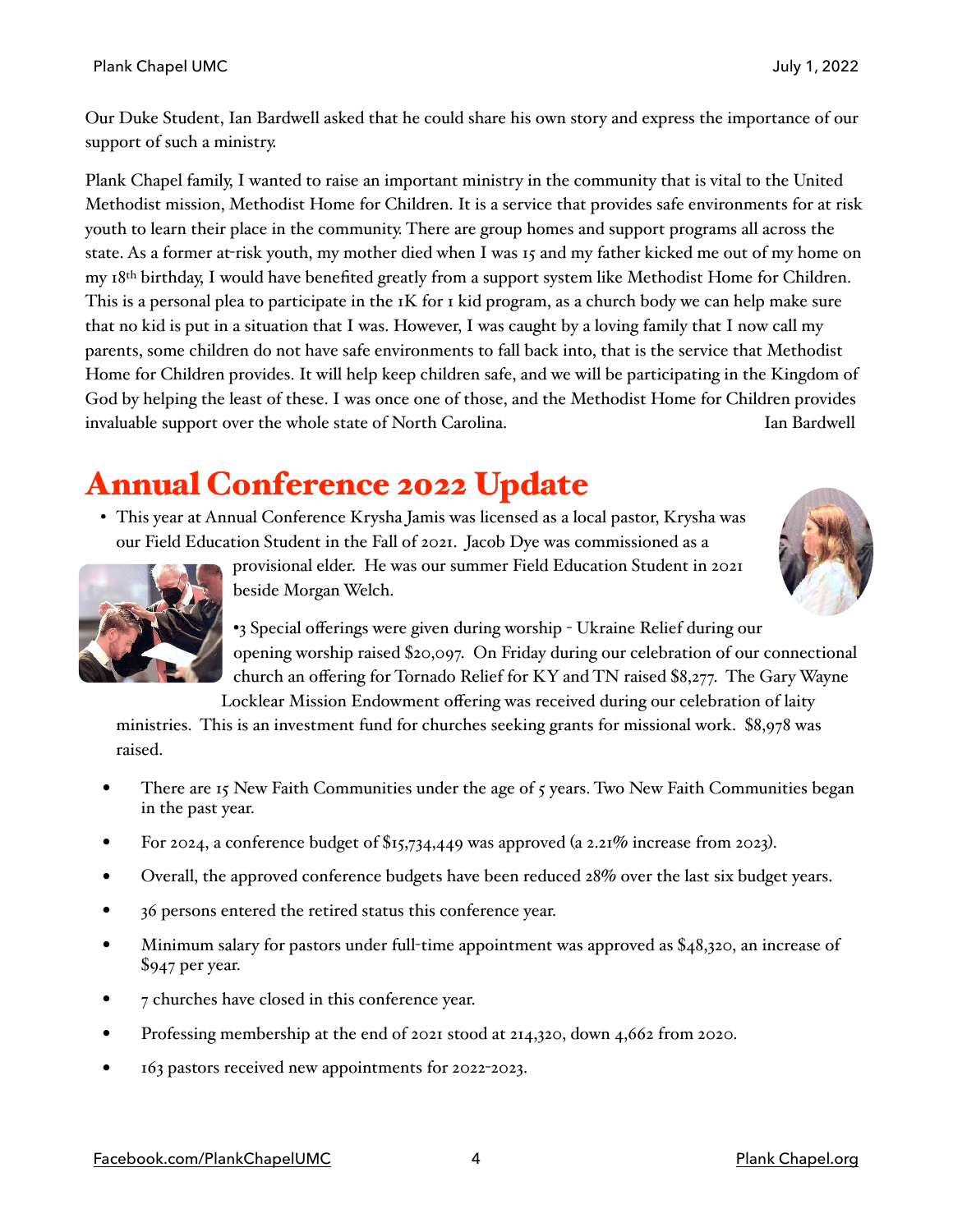#### Plank Chapel UMC July 1, 2022

• Special Called Session of Annual Conference set for Saturday November 19, 2022 at Jarvis Memorial UMC Greenville for the purpose of ratifying the disaffiliation agreements for local churches who have decided to leave the denomination.

#### July Committee Meetings

- $17th$  Sunday at 3:00 p.m. PPRC Tim Smith (LL), Lori Litton (LM) 2022: Michelle Denton 2023: Danielle Nugent, Susan Sears (chr) 2024: John Abbott, Jamie Abbott
- 24th Sunday at 3:00 p.m. Nominations and Leadership Rev. Dr. Carolyn Roy, (Chr.), Tim Smith (LL) 2022: Todd Wilson 2023: Lora Young, Michelle Denton 2024: Beth Heaton

#### Free Market Saturday

July 23

### 8:00 a.m. - 2:00 p.m.

Bring your items the week of July 18-22 Setup is July 22 Thank you for all you are doing to make the Free Market a success Our current plan is to hold Free Market Saturdays through October



#### **Blessing Box Our mini food pantry**

**When you shop consider purchasing an extra can of soup and extra box of Mac and Cheese Each of us can stop by and place nonperishables, paper products,** 

**books, baby food, diapers, incontinent products, feminine products, or cleaning items into our box for others to use. It is a blessing box and there may be a need it can fill in your life as well. Consider as you buy what may or may not handle high temperatures in our Blessing Box and thank you for sharing in the blessings.**



#### Unashamed

Join us at 2:00 p.m. for a time of worship through song with Unashamed. We will gather in the sanctuary and allow the Holy Spirit fill us through the gift of music in this local singing group! You don't want to miss this!

# **Compassion** Camp

July 30, August 6, 13, 20 9:00 a.m. - 12:00 p.m. Ages 3-11 years Join us - we can always use volunteers A light lunch/snack will be served during camp registration forms will be in the Fellowship Hall on the information table. Each morning will include a Bible story and questions around compassion, some opportunities to sing and dance, color and create, and returning this summer our Yoga class!